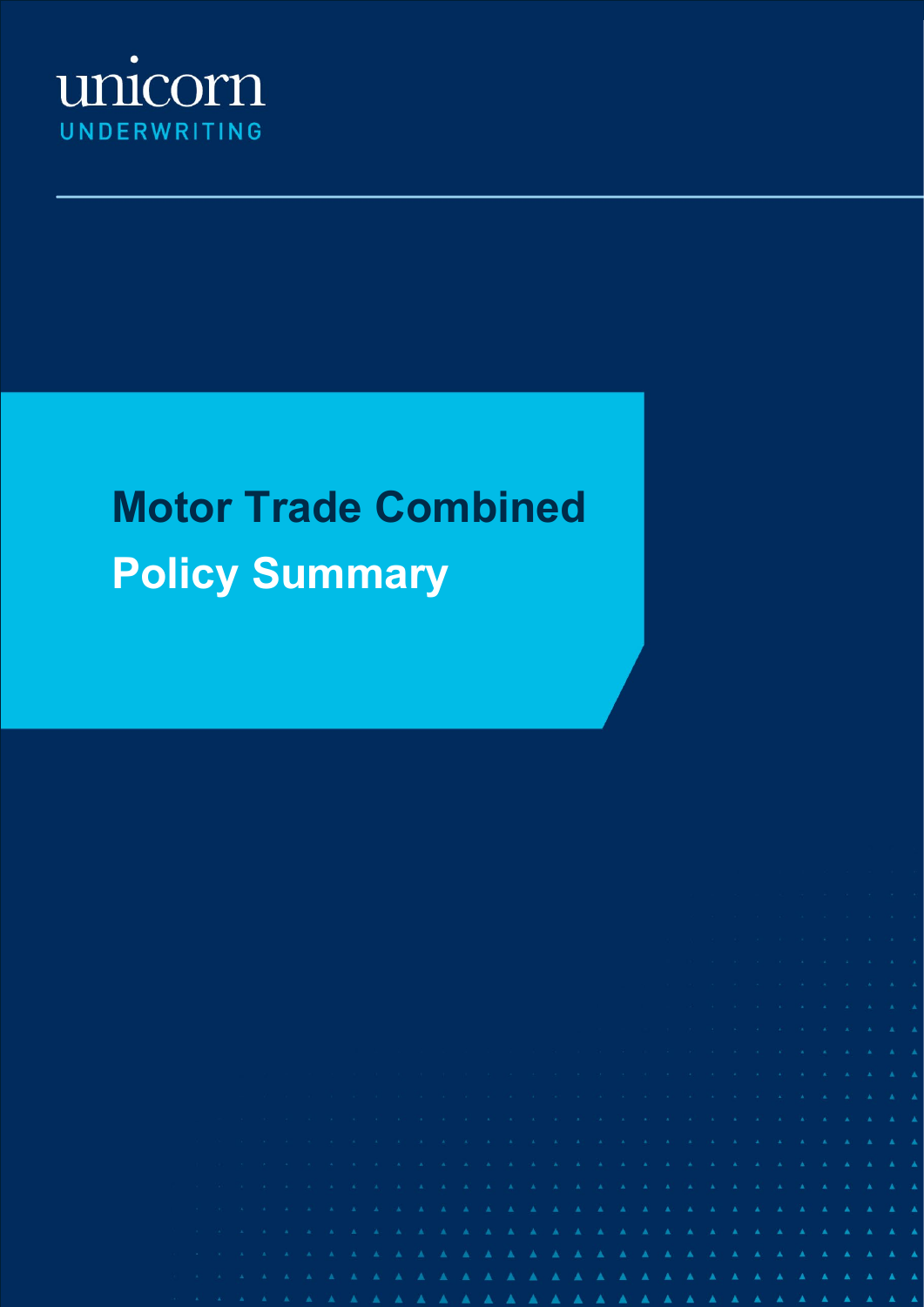## **Policy Summary**

This is a Policy Summary only and does not contain full terms and conditions of the contract of insurance. Some covers are optional and will only apply if you have selected them. Full terms and conditions can be found in the policy document, a copy of which is available on request.

#### **Fair Presentation of Risk**

You and anyone representing you have a Duty to provide a fair presentation of the risk. A fair presentation is one which, in a reasonably clear and accessible manner, provides the material facts which you know or ought to know following a reasonable search. Failing that, the information provided must be sufficient to warn the Insurer that additional enquiries must be made to fully understand the risk. The information provided must be substantially correct, complete and made in good faith.

#### **Fraud**

If you or anyone representing you makes a fraudulent payment, provides false documents or statements to support a claim, makes a claim or part of any claim is fraudulent, false or exaggerated your policy may be cancelled and no premium returned, the claim may be rejected or reduced sums paid to you. Your details may be passed to fraud prevention and law enforcement agencies who may access and use this information.

#### **The Insurer**

Unicorn Underwriting Limited underwrites on behalf of:

| <b>Section</b>                   | <b>Insurer</b><br>ARAG plc is authorised to administer this insurance on behalf of the<br>insurer HDI Global Specialty SE. Registered address: Roderbruchstraße<br>26, 30655 Hannover, Germany. ARAG plc is registered in England<br>number 02585818. Registered address: 9 Whiteladies Road, Clifton,<br>Bristol BS8 1NN.                                                                                                                                                                                                                      |
|----------------------------------|-------------------------------------------------------------------------------------------------------------------------------------------------------------------------------------------------------------------------------------------------------------------------------------------------------------------------------------------------------------------------------------------------------------------------------------------------------------------------------------------------------------------------------------------------|
| <b>Commercial Legal Expenses</b> | HDI Global Specialty SE is authorised and regulated by Bundesanstalt<br>für Finanzdienstleistungsaufsicht. Deemed authorised by the Prudential<br>Regulation Authority. Subject to regulation by the Financial Conduct<br>Authority and limited regulation by the Prudential Regulation Authority.<br>Details of the Temporary Permissions Regime, which allows EEA-based<br>firms to operate in the UK for a limited period while seeking full<br>authorisation, are available on the Financial Conduct Authority's website.<br>(FRN: 659331). |
| Equipment Breakdown              | HSB Engineering Insurance Limited (FCA Register No 202738)<br>authorised by the Prudential Regulation Authority and regulated by the<br>Financial Conduct Authority and the Prudential Regulation Authority                                                                                                                                                                                                                                                                                                                                     |
| All other sections               | Travelers Insurance Company Limited is authorised by the Prudential<br>Regulation Authority and regulated by the Financial Conduct Authority<br>and the Prudential Regulation Authority. Registered in England 1034343                                                                                                                                                                                                                                                                                                                          |

#### **Policy duration**

This policy has a 12 month period of insurance (unless shown differently on your policy schedule), and is annually renewable.

#### **Cancellation rights**

You have the right to cancel the insurance from inception within 14 days of the receipt of the documents at the start of the insurance or within 14 days of the start of the insurance whichever is later ("the cooling off period") if the cover does not meet their requirements by returning all documents and any certificate to the Broker Intermediary or Agent who arranged the Policy

The Insurers shall return any premium paid in full within 30 days of the receipt of the notice of cancellation from the Broker Intermediary or Agent if the cover is cancelled either

- a. before the inception date or
- b. within the 14 day cooling off period provided that no claim has been made or incident advised that could give rise to a claim

in these circumstances no return of premium will be made

#### **What is Motor Trade Combined?**

The Motor Trade Combined product is designed to meet the demands and needs of someone wishing to insure the assets, earnings and legal liabilities of their business.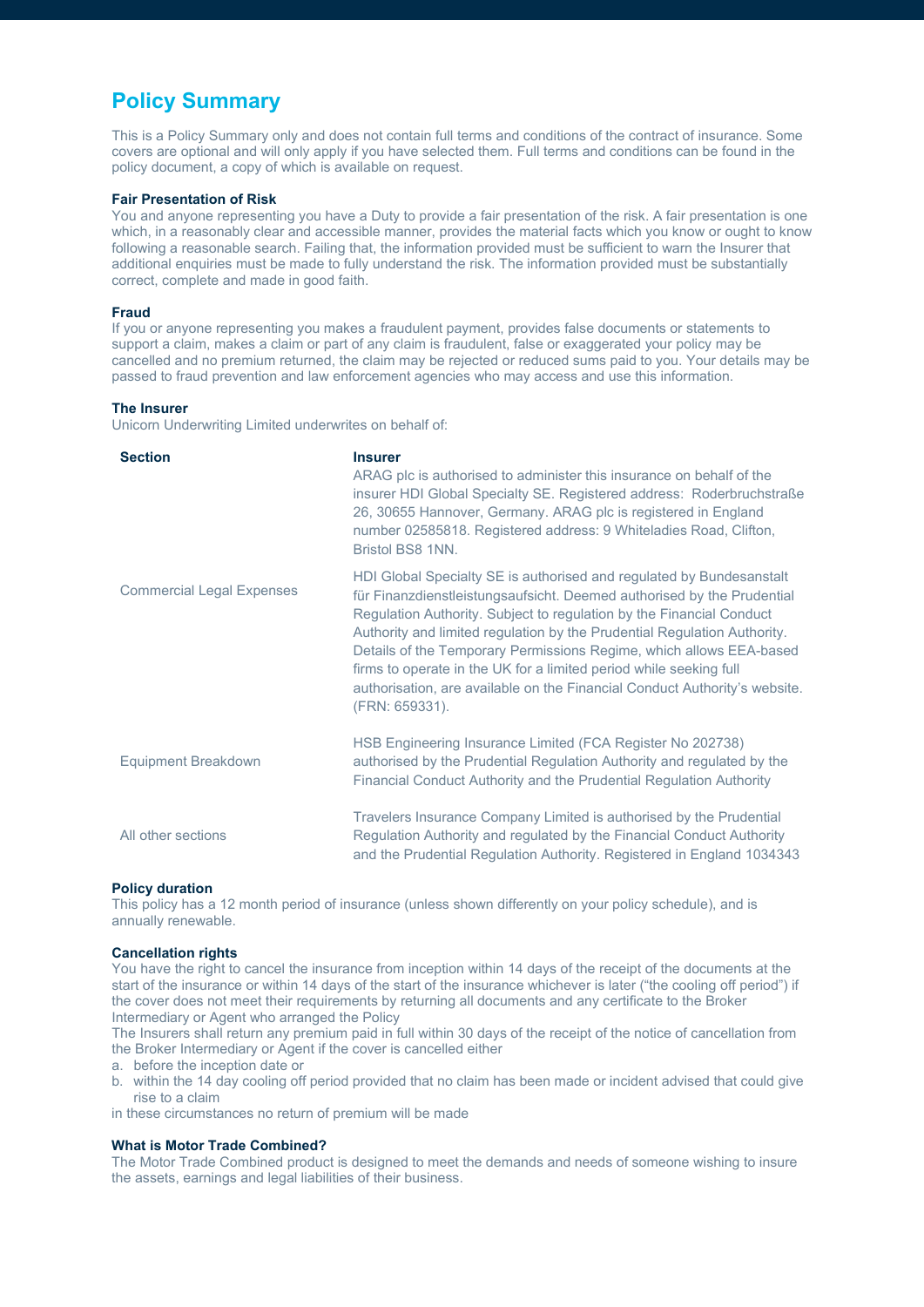## **Significant features and significant or unusual exclusions, limitations or conditions**

## **Section 1 Property All Risks**

**Cover** This Section of the Policy covers damage to Property as described in Section 1 Cover includes Loss of Rent as a result of damage.

 - Limited to the Rent payable whilst uninhabitable / the Sum Insured shown on the Policy Schedule whichever is less

Some of the covers are optional, they are not included as Standard and will only apply if you have selected them and they are shown on the Policy Schedule.

| <b>Principal Extensions</b>                                                | <b>Limits</b>                                                                                                     |
|----------------------------------------------------------------------------|-------------------------------------------------------------------------------------------------------------------|
| keys and locks                                                             | £2,500 any one loss                                                                                               |
| theft damage to buildings                                                  | for which the Insured is responsible and is not<br>otherwise insured                                              |
| temporary removal (Other than Motor Vehicles)                              | 10% of the Plant Machinery and Trade Fixtures sum<br>insured                                                      |
| exhibitions                                                                | £25,000 any one loss for Plant Machinery and Trade<br>Fixtures s and Stock including whilst in transit            |
| other locations                                                            | £2,500 any one loss/£10,000 in any one period of<br>insurance for Plant Machinery and Trade Fixtures<br>and Stock |
| third party storage locations                                              | 10% of the Plant Machinery and Trade Fixtures s and<br>Stock Sum Insured/£250,000 whichever is lesser<br>amount   |
| landscaped gardens damage by Fire Brigade                                  | £25,000 any one loss                                                                                              |
| loss of metered supplies                                                   | £25,000 any one loss                                                                                              |
| trace and access                                                           | £25,000 any one loss                                                                                              |
| clearing of drains                                                         | £25,000 any one loss                                                                                              |
| fire and security equipment                                                | £25,000 any one loss                                                                                              |
| computer records                                                           | £10,000 any one loss/aggregate any one period of<br>insured                                                       |
| theft of building parts                                                    | Sum Insured shown on the Schedule and for which<br>the Insured is responsible and not otherwise insured           |
| obsolete buildings materials                                               | 10% of the Declared Value of Buildings                                                                            |
| further investigation expenses, building damage                            | £5,000 any one loss                                                                                               |
| emergency access by police                                                 | £10,000 any one period of insurance                                                                               |
| unauthorised use of supplies                                               | £25,000 any one loss                                                                                              |
| temporary removal of Motor Vehicles                                        | £25,000 any one loss                                                                                              |
| new vehicle concession Insured's vehicles and<br>customers' motor Vehicles | £50,000 above any amount otherwise payable                                                                        |
| motor vehicles held for sale                                               | £10,000 any one loss                                                                                              |
| loss of use of customer's vehicles                                         | £50,000 any one loss                                                                                              |
| seasonal increase for insured's vehicles                                   | 30% February, March, August, September                                                                            |
| depreciation in value (stolen new motor<br>vehicles)                       | £5,000 or 10% of value whichever is less any loss                                                                 |
| insured vehicles at exhibitions                                            | £250,000 any one period                                                                                           |
| lock replacement (motor vehicles)                                          | £50,000 any one claim                                                                                             |
| seventy two hour clause                                                    | Storm, Flood, Earthquake: occurring within 72 hours                                                               |
|                                                                            | period deemed one loss for determining Excess                                                                     |
| European Union and public authorities                                      | 15% of the amount payable if Buildings had been<br>totally destroyed                                              |
| removal of debris                                                          | Sum insured shown on schedule                                                                                     |
| capital additions                                                          | 10% of Buildings, Tenants Improvements, Contents<br>Sum Insured/£500,000 whichever is lesser amount               |

| <b>Principal Exclusions to Section 1</b>          |                                                      |
|---------------------------------------------------|------------------------------------------------------|
| acts of fraud or dishonesty                       | land, piers, jetties, bridges, culverts, excavations |
| bursting by steam pressure of boilers             | livestock, growing crops or trees                    |
| cessation of work, confiscation, seizure, embargo | mechanical/electrical breakdown/derangement/         |
|                                                   | disturbance, power fluctuations                      |
| change in temperature, texture, finish            | orders of government/public authority                |
| corrosion, rust, wet or dry rot                   | property/structures under construction/erection      |
| damage by animal, vermin, insects                 | pollution or contamination                           |
| damage to building by its own collapse/cracking   | spontaneous fermentation or heating process          |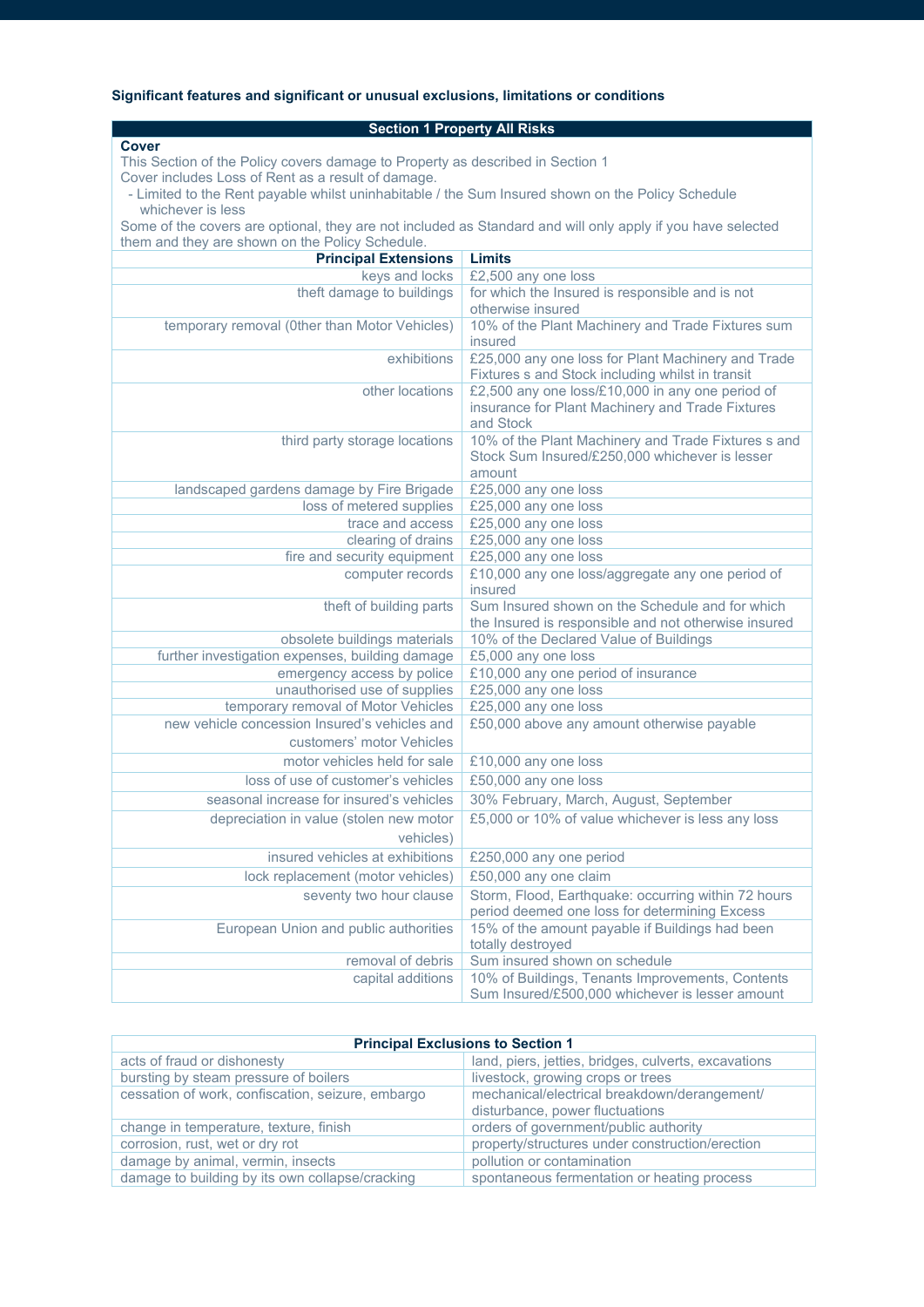| damage to property undergoing a trade process       | storm and flood damage caused to fences, gates and<br>moveable property in the open                                                                                                                                                                         |
|-----------------------------------------------------|-------------------------------------------------------------------------------------------------------------------------------------------------------------------------------------------------------------------------------------------------------------|
| defective/faulty workmanship, design or materials   | subsidence, heave or landslip caused by or arising<br>from:<br>coastal/river erosion<br>settlement/movement of made up ground<br>construction/demolition, structural alteration or<br>repair<br>new structures; normal settlement/bedding down<br>$\bullet$ |
|                                                     |                                                                                                                                                                                                                                                             |
| disappearance, unexplained loss                     | theft not involving forcible and violent means                                                                                                                                                                                                              |
| erasure of electronic records                       | theft of property in the open                                                                                                                                                                                                                               |
| frost, change in water table level                  | unoccupied building; restricted cover                                                                                                                                                                                                                       |
| inherent vice, latent defect, gradual deterioration | vehicles for road use, trailers, caravans, watercraft,<br>aircraft including drones                                                                                                                                                                         |
| jewellery, precious stones, metals, bullion or furs | wear and tear                                                                                                                                                                                                                                               |
| joint leakage, failure of welds                     |                                                                                                                                                                                                                                                             |

| <b>Principal Terms &amp; Conditions to Section 1</b> |                                         |  |
|------------------------------------------------------|-----------------------------------------|--|
| average                                              | risk precautions                        |  |
| security and intruder alarm protections              | unattended accumulator/battery charging |  |
| electrical inspection                                | motor trade fire precautions            |  |
| paint spraying                                       | vehicle keys                            |  |
| drainage of fuel tanks                               | vehicles in open                        |  |
| welding precautions                                  | portable hand tools                     |  |
| portable heater                                      |                                         |  |

#### **Optional covers to Section 1**

These covers will show as operative in the Policy Schedule if you have selected them

#### **Money**

Loss of business money or non-negotiable money either on the premises or elsewhere within Great Britain, Northern Ireland, the Isle of Man or the Channel Islands. Limits as shown on the Policy Schedule. In the Buildings

- during business hours
- non-business hours/unattended
- not in locked safe
- secured in a locked unspecified safe
- secured in a specified safe

**Elsewhere** 

• in a bank night safe, in transit, in the insured's private dwelling house

Cover includes

- damage to clothing and personal effects resulting from theft of money. Limit: £500 any one loss
- damage to strongroom, safe, till or franking machine. Limit: cost of repair or replacement

| <b>Principal Exclusions</b>                         | <b>Principal Conditions</b>                      |
|-----------------------------------------------------|--------------------------------------------------|
| forgery or deception                                | maintain minimum standards of precaution         |
| false, fraudulent or invalid payment                | transit protocols - routes and persons attending |
| loss from an unattended vehicle/coin operated item  | premises security precautions and measures       |
| loss from unconnected business activities           |                                                  |
| shortage due to error or omission                   |                                                  |
| outside the Territorial Limits                      |                                                  |
| theft not involving forcible and violent entry/exit |                                                  |
| theft by employees                                  |                                                  |
| use of counterfeit money                            |                                                  |
|                                                     |                                                  |
|                                                     |                                                  |

#### **Theft by Employees**

Direct loss of money, non-negotiable money or property belonging to or the legal responsibility of the Insured caused by fraudulent/dishonest acts of employees.

|  | Limit £10,0000 any one specific event |  |
|--|---------------------------------------|--|
|  |                                       |  |

| <b>Principal Exclusions</b>                                              |                                                     |
|--------------------------------------------------------------------------|-----------------------------------------------------|
| unexplained shortages                                                    | losses occurring prior to inception of this Section |
| indirect loss of money                                                   | lack of reasonable care                             |
| losses not discovered and notified to Insurers within<br>30 days of loss |                                                     |
|                                                                          |                                                     |
| <b>All Risks on Portable Property</b>                                    |                                                     |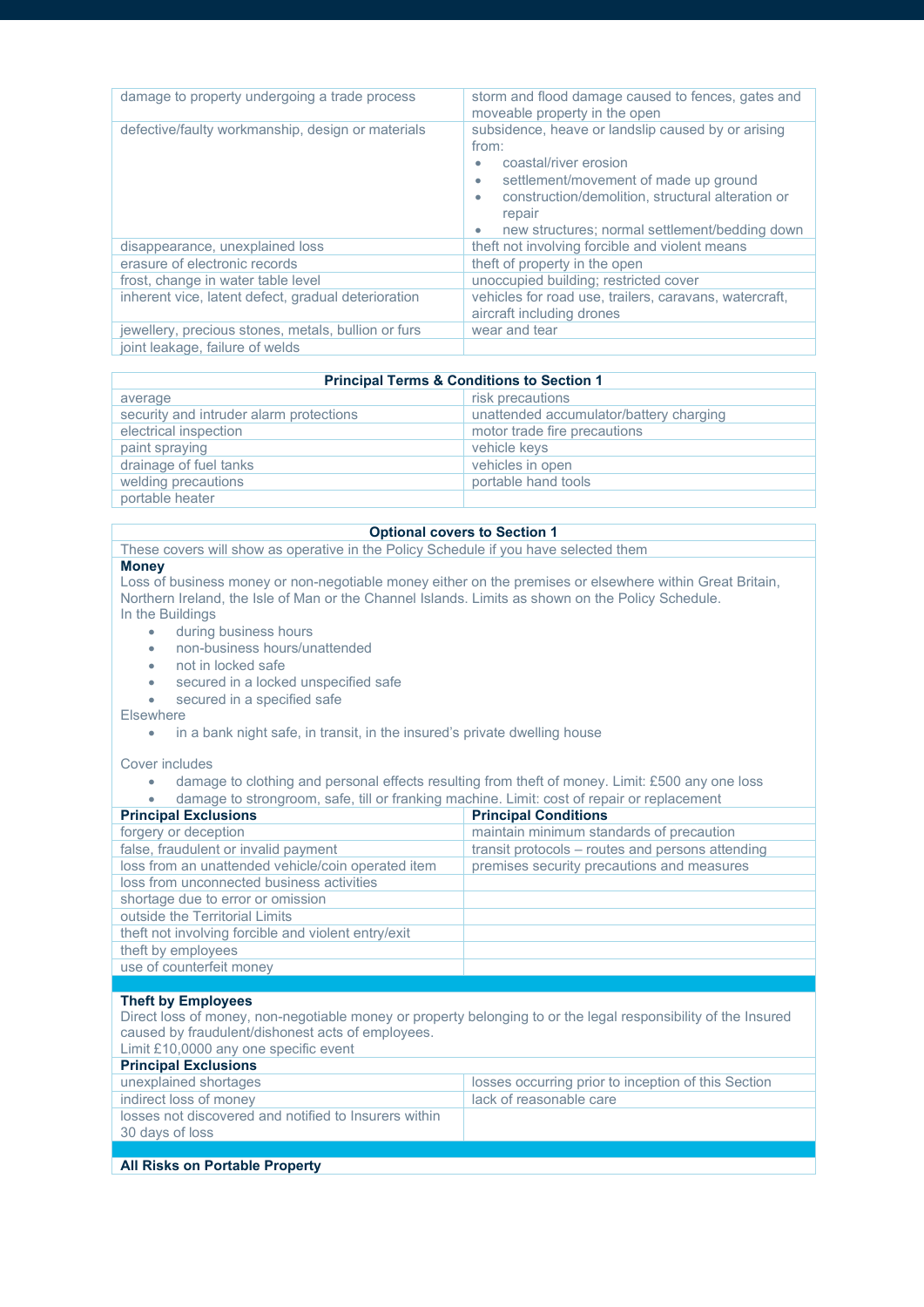| Limit as shown on the Policy Schedule<br><b>Principal Exclusions</b>                                                                                                                                                                                                                                                                                                                                                                                                                                                                 |                                                   |                                                                                                  |  |  |
|--------------------------------------------------------------------------------------------------------------------------------------------------------------------------------------------------------------------------------------------------------------------------------------------------------------------------------------------------------------------------------------------------------------------------------------------------------------------------------------------------------------------------------------|---------------------------------------------------|--------------------------------------------------------------------------------------------------|--|--|
| detention or confiscation                                                                                                                                                                                                                                                                                                                                                                                                                                                                                                            | depreciation, electrical or mechanical breakdown  |                                                                                                  |  |  |
| unattended property unless contained in                                                                                                                                                                                                                                                                                                                                                                                                                                                                                              | process of cleaning restoring adjusting repair    |                                                                                                  |  |  |
| a securely locked building                                                                                                                                                                                                                                                                                                                                                                                                                                                                                                           |                                                   |                                                                                                  |  |  |
| a secure vehicle                                                                                                                                                                                                                                                                                                                                                                                                                                                                                                                     |                                                   |                                                                                                  |  |  |
| wear and tear                                                                                                                                                                                                                                                                                                                                                                                                                                                                                                                        |                                                   |                                                                                                  |  |  |
|                                                                                                                                                                                                                                                                                                                                                                                                                                                                                                                                      |                                                   |                                                                                                  |  |  |
| Goods in Transit (other than motor vehicles)                                                                                                                                                                                                                                                                                                                                                                                                                                                                                         |                                                   |                                                                                                  |  |  |
| Damage to Goods in Transit being carried                                                                                                                                                                                                                                                                                                                                                                                                                                                                                             |                                                   |                                                                                                  |  |  |
| on any Vehicle operated or owned by the Insured                                                                                                                                                                                                                                                                                                                                                                                                                                                                                      |                                                   |                                                                                                  |  |  |
| by a carrier other than the Insured by means of road, rail or inland air freight<br>within Great Britain, Northern Ireland, the Isle of Man or the Channel Islands during the period of insurance<br>Limit as shown on the Policy Schedule or noted below:                                                                                                                                                                                                                                                                           |                                                   |                                                                                                  |  |  |
|                                                                                                                                                                                                                                                                                                                                                                                                                                                                                                                                      |                                                   | £2,500: packing materials, removal of debris, site clearance, cost of reloading and re-securing. |  |  |
|                                                                                                                                                                                                                                                                                                                                                                                                                                                                                                                                      |                                                   |                                                                                                  |  |  |
| Additional cost of transferring goods following fire collision overturning or impact.                                                                                                                                                                                                                                                                                                                                                                                                                                                |                                                   |                                                                                                  |  |  |
| £500: personal effects belonging to the driver                                                                                                                                                                                                                                                                                                                                                                                                                                                                                       |                                                   |                                                                                                  |  |  |
| <b>Principal Exclusions</b>                                                                                                                                                                                                                                                                                                                                                                                                                                                                                                          | <b>Principal Conditions</b>                       |                                                                                                  |  |  |
|                                                                                                                                                                                                                                                                                                                                                                                                                                                                                                                                      | unattended loaded vehicle protections/precautions |                                                                                                  |  |  |
|                                                                                                                                                                                                                                                                                                                                                                                                                                                                                                                                      | invoice cost Stock valuation                      |                                                                                                  |  |  |
|                                                                                                                                                                                                                                                                                                                                                                                                                                                                                                                                      |                                                   |                                                                                                  |  |  |
|                                                                                                                                                                                                                                                                                                                                                                                                                                                                                                                                      |                                                   |                                                                                                  |  |  |
|                                                                                                                                                                                                                                                                                                                                                                                                                                                                                                                                      |                                                   |                                                                                                  |  |  |
|                                                                                                                                                                                                                                                                                                                                                                                                                                                                                                                                      |                                                   |                                                                                                  |  |  |
|                                                                                                                                                                                                                                                                                                                                                                                                                                                                                                                                      |                                                   |                                                                                                  |  |  |
|                                                                                                                                                                                                                                                                                                                                                                                                                                                                                                                                      |                                                   |                                                                                                  |  |  |
|                                                                                                                                                                                                                                                                                                                                                                                                                                                                                                                                      |                                                   |                                                                                                  |  |  |
|                                                                                                                                                                                                                                                                                                                                                                                                                                                                                                                                      |                                                   |                                                                                                  |  |  |
| breakdown or refrigeration/insufficient insulation<br>defective/inadequate packing/insufficient addressing<br>depreciation, delay, inadequate documentation<br>erection dismantling or installation<br>disappearance/unexplained shortages of materials<br>spillage leakage evaporation loss of weight shrinkage<br>theft from open backed, curtain sided, soft sided, soft<br>topped vehicles<br><b>Deterioration of Stock</b><br>Damage to Refrigerated Goods the property of the Insured or for which they are responsible due to |                                                   |                                                                                                  |  |  |
| deterioration contamination or putrefaction whilst contained in a frozen food cabinet, cabinet freezer, cold                                                                                                                                                                                                                                                                                                                                                                                                                         |                                                   |                                                                                                  |  |  |
| room, cold store or refrigerator<br>Limit as shown in the Policy Schedule                                                                                                                                                                                                                                                                                                                                                                                                                                                            |                                                   |                                                                                                  |  |  |

| <b>Principal Exclusions</b>                                                                                                                                    | <b>Principal Conditions</b>                                         |
|----------------------------------------------------------------------------------------------------------------------------------------------------------------|---------------------------------------------------------------------|
| damage where the frozen food cabinet, freezer, cold<br>room, cold store or freezer is<br>over 10 years old<br>over 2 years old and not annually inspected<br>۰ | reasonable precautions for the safety                               |
| damage caused by failure of public supply                                                                                                                      | serviced in accordance with manufacturers'<br>recommended standards |
| damage caused by failure to comply with<br>manufacturers' instructions or use components not<br>approved by manufacturers'                                     |                                                                     |
| wear and tear, deterioration or gradual developing<br>flaws or defects                                                                                         |                                                                     |
| incorrect setting of thermostatic or automatic<br>controlling devices                                                                                          |                                                                     |

## **Section 2 Business Interruption**

**Cover**

Optional Section: this Section of the Policy is only operative if you have selected it and it is shown in the Policy **Schedule** 

This Section of the Policy covers loss of gross profit or increased cost of working caused as a result of damage to Property covered in Section 1. Limit and Indemnity Period as shown in the Policy Schedule

| <b>Principal Extensions</b>                     | <b>Limits</b>                        |
|-------------------------------------------------|--------------------------------------|
| food & drink poisoning                          | £100,000/3 month indemnity           |
| closure of business premises - murder, sanitary | £100,000/3 month indemnity           |
| arrangements, vermin                            |                                      |
| unspecified customers                           | £100,000 any one loss                |
| specified customers                             | Sum Insured shown in Policy Schedule |
| unspecified suppliers                           | £100,000 any one loss                |
| specified suppliers                             | Sum Insured shown in Policy Schedule |
| prevention of access                            | £100,000 any one loss                |
| damage to public utilities                      | £100,000 any one loss                |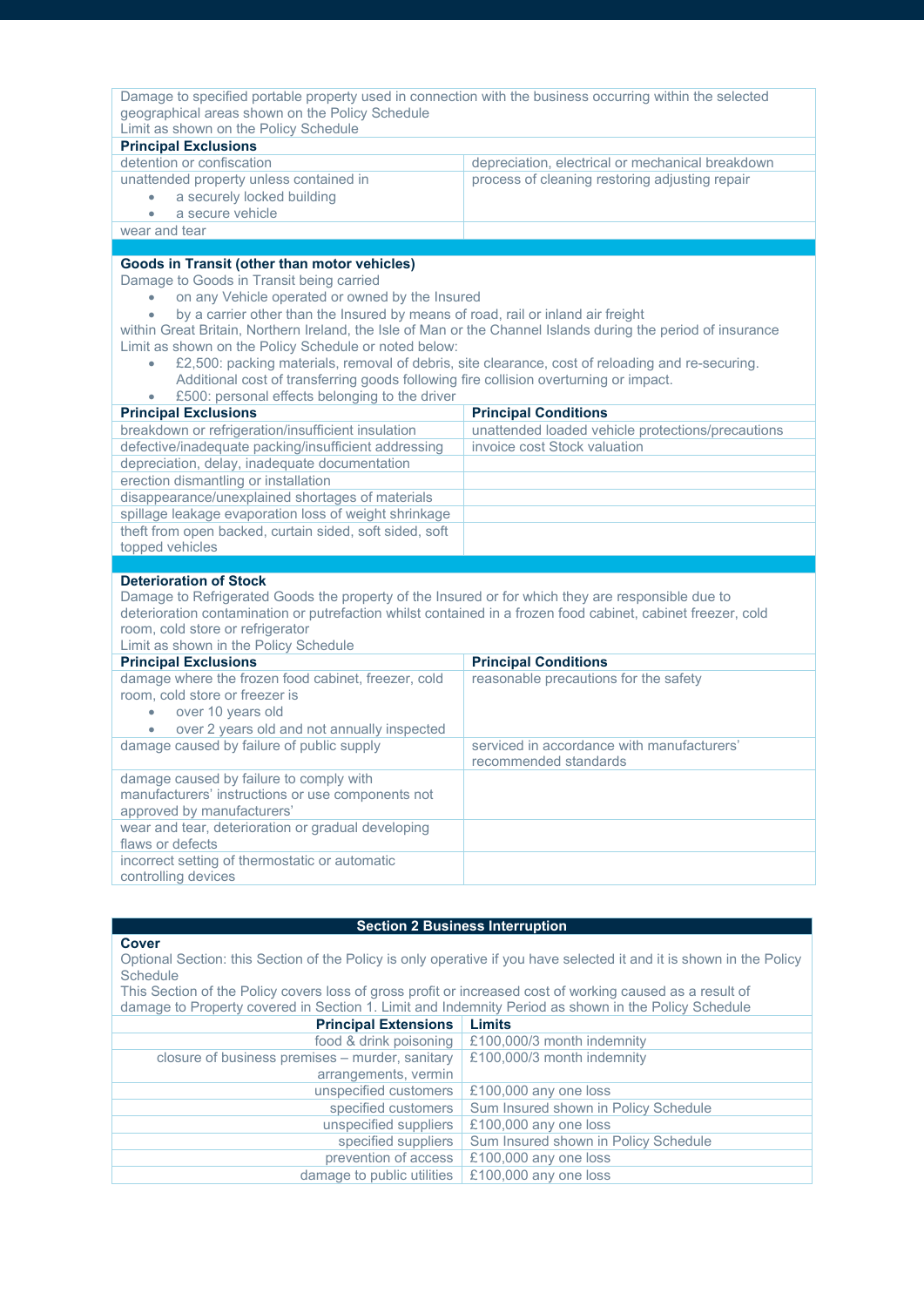| accidental failure of public supply - arising from | £50,000 any one loss, cessation for at least 24 hours |
|----------------------------------------------------|-------------------------------------------------------|
| damage                                             | (telecommunications) otherwise for at least 4 hours   |
| goods in transit                                   | 10% of the Sum Insured any one loss or £50,000        |
|                                                    | whichever is the lesser amount                        |
| documents                                          | £50,000 any one loss                                  |
| storage sites                                      | £25,000 any one loss                                  |
| contract sites                                     | £50,000 any one loss                                  |
| public relations expenses                          | £10,000 any one loss                                  |
| exhibition expenses                                | £25,000 any one loss                                  |
| bomb (hoax or actual)                              | loss exceeding 2 hours duration                       |
|                                                    |                                                       |
| <b>Principal Exclusions to Section 2</b>           |                                                       |

## **Principal Exclusions to Section 2**

| damage by riot or malicious damage causing erasure<br>loss or distortion of information on computer and<br>telecommunication equipment            | increase in cost of working due to:<br>failure of any satellite prior to obtaining its full<br>$\bullet$<br>operating function/in final year of its design<br>life<br>atmospheric, solar or lunar conditions<br>$\bullet$<br>causing temporary interference with<br>transmission to or from any satellite |
|---------------------------------------------------------------------------------------------------------------------------------------------------|-----------------------------------------------------------------------------------------------------------------------------------------------------------------------------------------------------------------------------------------------------------------------------------------------------------|
| other erasure loss distortion or corruption of<br>information on computer and telecommunication<br>equipment unless resulting from Defined Perils |                                                                                                                                                                                                                                                                                                           |

| <b>Principal Terms &amp; Conditions to Section 2</b> |                 |  |
|------------------------------------------------------|-----------------|--|
| additional increased cost of working                 | average         |  |
| increased cost of working                            | rent receivable |  |

| <b>Optional covers to Section 2</b>                                                                                                                                                                                                                                                                                                                                                                                                                                                                                                                                                                                                                                                                                                                                                                                                                                                         |  |  |
|---------------------------------------------------------------------------------------------------------------------------------------------------------------------------------------------------------------------------------------------------------------------------------------------------------------------------------------------------------------------------------------------------------------------------------------------------------------------------------------------------------------------------------------------------------------------------------------------------------------------------------------------------------------------------------------------------------------------------------------------------------------------------------------------------------------------------------------------------------------------------------------------|--|--|
| These covers will show as operative in the Policy Schedule if you have selected them                                                                                                                                                                                                                                                                                                                                                                                                                                                                                                                                                                                                                                                                                                                                                                                                        |  |  |
| <b>Outstanding Debit Balances</b>                                                                                                                                                                                                                                                                                                                                                                                                                                                                                                                                                                                                                                                                                                                                                                                                                                                           |  |  |
| loss of outstanding debit balances caused by insured damage to accounting records                                                                                                                                                                                                                                                                                                                                                                                                                                                                                                                                                                                                                                                                                                                                                                                                           |  |  |
| Limit as shown in Policy Schedule                                                                                                                                                                                                                                                                                                                                                                                                                                                                                                                                                                                                                                                                                                                                                                                                                                                           |  |  |
| <b>Principal Terms and Conditions</b>                                                                                                                                                                                                                                                                                                                                                                                                                                                                                                                                                                                                                                                                                                                                                                                                                                                       |  |  |
| debit recording and storage records                                                                                                                                                                                                                                                                                                                                                                                                                                                                                                                                                                                                                                                                                                                                                                                                                                                         |  |  |
|                                                                                                                                                                                                                                                                                                                                                                                                                                                                                                                                                                                                                                                                                                                                                                                                                                                                                             |  |  |
| <b>Wrongful Conversion</b><br>The Insurer will Indemnify the Insured in regard any motor vehicle purchased during the period of insurance<br>and within the Territorial Limits in connection with the Business where there is a breach of implied warranty of<br>title where<br>the true owner substantiates a valid claim for the return of the vehicle or its value<br>$\bullet$<br>the purchaser substantiates a valid claim in lieu of the return of the vehicle to its rightful owner<br>۰<br>Limit: Indemnity Limit stated in the Schedule for any one Period of Insurance.<br>Note:<br>no payment will be made until H P Information Ltd or Experian confirm the vehicle is not the subject of<br>۰<br>hire purchase interest<br>payments for Motor Vehicles purchased or allowances for part exchange shall be settled by cheque or<br>$\bullet$<br>credit against the new purchase |  |  |
| <b>Principal Exclusions</b>                                                                                                                                                                                                                                                                                                                                                                                                                                                                                                                                                                                                                                                                                                                                                                                                                                                                 |  |  |
| the first 20% of each and every claim                                                                                                                                                                                                                                                                                                                                                                                                                                                                                                                                                                                                                                                                                                                                                                                                                                                       |  |  |
|                                                                                                                                                                                                                                                                                                                                                                                                                                                                                                                                                                                                                                                                                                                                                                                                                                                                                             |  |  |
| <b>Loss of MOT Licence</b><br>Depreciation in the value of the Insured's interest in the Insured's Premises should the MOT licence be<br>suspended or withdrawn by the Department of Transport.<br>The Indemnity Limit is shown in the Schedule.<br>Cover includes: reasonable appeal costs agreed by the Insurer, loss of Gross Profit due to reduction<br>$\bullet$<br>in Turnover and Increased Cost of Working                                                                                                                                                                                                                                                                                                                                                                                                                                                                          |  |  |
| <b>Principal Exclusions</b>                                                                                                                                                                                                                                                                                                                                                                                                                                                                                                                                                                                                                                                                                                                                                                                                                                                                 |  |  |
| a suspension or warning received during the four weeks immediately                                                                                                                                                                                                                                                                                                                                                                                                                                                                                                                                                                                                                                                                                                                                                                                                                          |  |  |
| extension of or actual or proposed compulsory purchase of the Premises                                                                                                                                                                                                                                                                                                                                                                                                                                                                                                                                                                                                                                                                                                                                                                                                                      |  |  |
| any scheme of town or country planning improvement or development                                                                                                                                                                                                                                                                                                                                                                                                                                                                                                                                                                                                                                                                                                                                                                                                                           |  |  |
| any policy by the Department of Transport to reduce the number of authorised examiners and nominated<br>testers                                                                                                                                                                                                                                                                                                                                                                                                                                                                                                                                                                                                                                                                                                                                                                             |  |  |
| any alteration following inception of cover under this Section to any relevant law                                                                                                                                                                                                                                                                                                                                                                                                                                                                                                                                                                                                                                                                                                                                                                                                          |  |  |
| failure to maintain the equipment or machinery at the <b>Premises</b> in good general repair                                                                                                                                                                                                                                                                                                                                                                                                                                                                                                                                                                                                                                                                                                                                                                                                |  |  |

failure to keep accurate and up to date documentation as required by the Department of Transport and/or Vehicle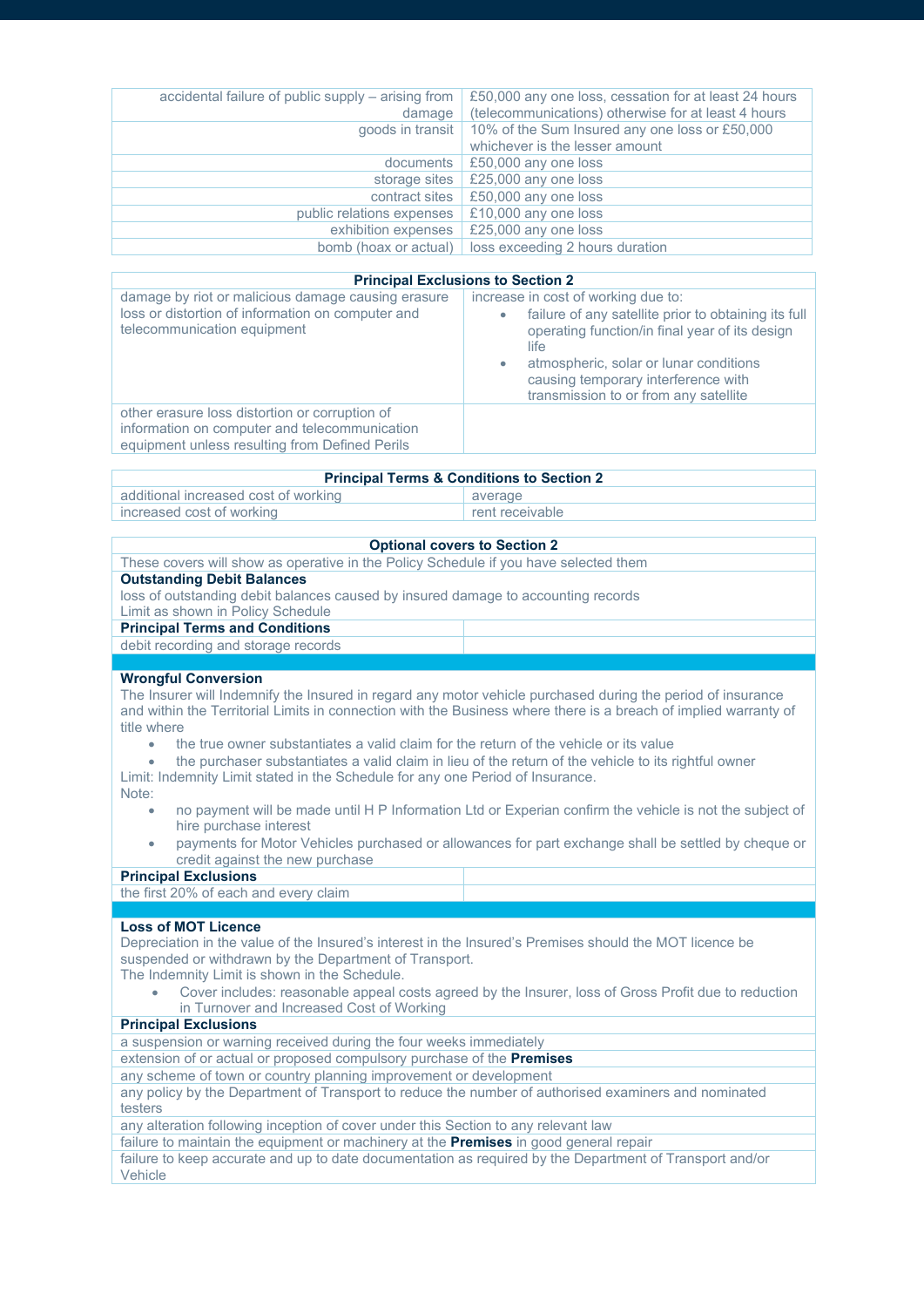| and Operator Services Agency                                            |  |
|-------------------------------------------------------------------------|--|
| A Criminal Conviction                                                   |  |
| <b>Principal Condition</b>                                              |  |
| Immodiate netification to Incurso on resolut of a fermal warning letter |  |

| Immediate notification to Insurers on receipt of a formal warning letter |  |  |
|--------------------------------------------------------------------------|--|--|
|--------------------------------------------------------------------------|--|--|

| <b>Section 3 Equipment Breakdown</b>                                                                |  |
|-----------------------------------------------------------------------------------------------------|--|
|                                                                                                     |  |
| This Section covers direct physical loss or damage and any specified consequential loss to Covered  |  |
| Equipment owned by the Insured or for which the Insured is responsible caused by an Accident at the |  |
|                                                                                                     |  |
|                                                                                                     |  |
| <b>Limits</b>                                                                                       |  |
| £20,000 any one Accident                                                                            |  |
| £50,000 any one period of insurance                                                                 |  |
| Covered equipment within the Territorial limits.                                                    |  |
| Portable Computer Equipment anywhere in the world                                                   |  |
| £100,000 any one Accident                                                                           |  |
| £500,000 any one Accident                                                                           |  |
| £50,000 any one Accident                                                                            |  |
| £2,000,000 any one Accident                                                                         |  |
| £25,000 any one Accident                                                                            |  |
| 25% of the replacement as new cost/£25,000                                                          |  |
| whichever is less                                                                                   |  |
| £20,000 any one Accident                                                                            |  |
| £10,000 any one Accident                                                                            |  |
| £10,000 any one Accident                                                                            |  |
| £5,000 any one Accident                                                                             |  |
| Limit of Liability as shown in the Policy Schedule                                                  |  |
| subject prior written agreement from the Insurer                                                    |  |
| £50,000 any one Accident                                                                            |  |
| £25,000 any one Accident                                                                            |  |
| £10,000 any one Accident                                                                            |  |
|                                                                                                     |  |

|  | <b>Principal Exclusions to Section 3</b> |  |  |
|--|------------------------------------------|--|--|
|--|------------------------------------------|--|--|

| Damage caused by or resulting from                                                                                                                 |                                                                                                                                                     |
|----------------------------------------------------------------------------------------------------------------------------------------------------|-----------------------------------------------------------------------------------------------------------------------------------------------------|
| a condition which can be corrected by resetting<br>calibrating realigning tightening adjusting or cleaning<br>or by the performance of maintenance | public authorities<br>any increase in loss due to a hazardous<br>substance                                                                          |
| any cause which is recoverable under a maintenance<br>agreement, warranty or guarantee                                                             | any liability to a third party<br>$\bullet$<br>fines<br>۰                                                                                           |
| breakage or abrasion of wires or strands                                                                                                           | increased construction costs until the<br>$\bullet$<br>building is replaced                                                                         |
| depletion deterioration corrosion wear and tear or<br>other gradually developing conditions                                                        | programming error, programming limitation, computer<br>virus, introduction of malicious code, loss of access,<br>loss of use, loss of functionality |
| equipment in a private dwelling/private dwelling<br>quarters                                                                                       | incorrect setting of thermostats or automatic<br>controlling devices reinstatement of software                                                      |
| hydrostatic pneumatic gas pressure test of any                                                                                                     | the decision of a Service Provider to stop or reduce                                                                                                |
| boiler/pressure vessel                                                                                                                             | trade with the Insured or restrict services                                                                                                         |
| insulation breakdown test of any type of electrical<br>equipment                                                                                   | Infectious Agent, Pandemic and Pandemic Impact                                                                                                      |

| <b>Excluded Property</b>                                                                                                                         |                                                                                      |  |
|--------------------------------------------------------------------------------------------------------------------------------------------------|--------------------------------------------------------------------------------------|--|
| biomass or biogas installation                                                                                                                   | Manufacturing Production or Process Equipment<br>including linked Computer Equipment |  |
| electricity generating equipment, emergency back-up<br>power equipment or wind turbines exceeding 10kw,<br>photovoltaic equipment exceeding 50kw | self-propelled plant and equipment dragline<br>excavation or construction equipment  |  |
| electronic equipment used for research diagnostic<br>treatment experimental, medical or scientific purposes<br>valued (new) exceeding £30,000    | safety or protective devices                                                         |  |
| equipment manufactured by the Insured for sale                                                                                                   | supporting structure foundation masonry brickwork or<br>cabinet                      |  |
| Hydroelectric installations                                                                                                                      | tools dies cutting edges crushing surface parts<br>requiring periodic renewal        |  |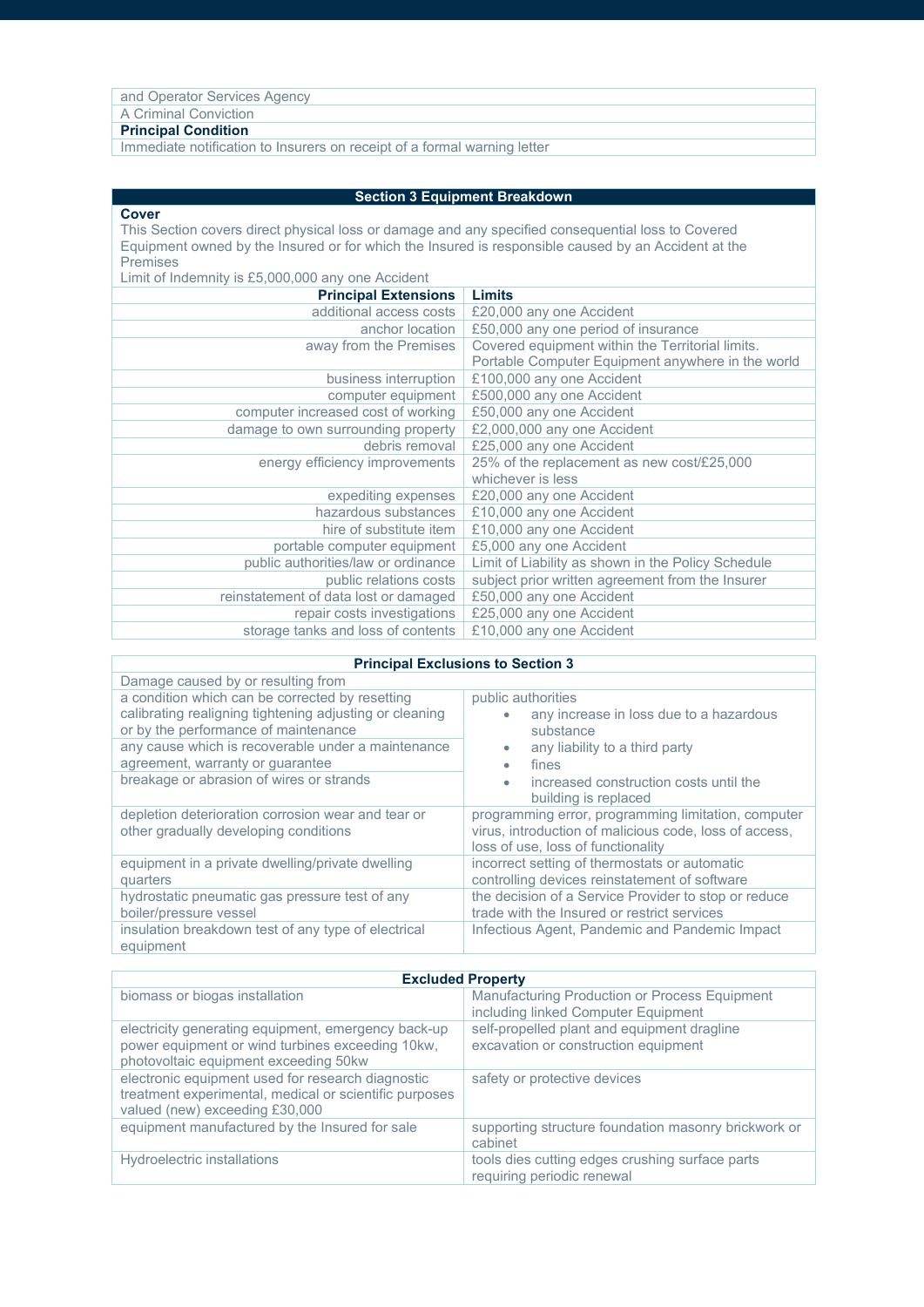| insulating or refactory material | vehicles aircraft floating vessels or any equipment |
|----------------------------------|-----------------------------------------------------|
|                                  | mounted thereon                                     |

#### **Principal Terms & Conditions to Section 3**

precautions back-up records

#### **Section 4 Employers Liability**

**Cover**

Optional Section: this Section of the Policy is only operative if you have selected it and it is shown in the Policy **Schedule** 

This Section of the Policy protects the Insured in regard to their legal liabilities in respect of claims from employees sustaining injury or disease caused during the period of insurance and in connection with their employment by the Insured.

Limit of Indemnity is £10,000,000

| <b>Principal Extensions</b>                                            | Limits                                                                                                                                                 |
|------------------------------------------------------------------------|--------------------------------------------------------------------------------------------------------------------------------------------------------|
| court attendance compensation                                          | per day: £750 director/partner, £250 any Employee                                                                                                      |
| Corporate Manslaughter and Corporate Homicide -<br>legal defence costs | excludes payment of fines, penalties, cost of remedial<br>or publicity orders. Limit £1,000,000 under this and<br>equivalent extension under Section 5 |
| Health & Safety at Work – legal defence costs                          | excludes payment of fine or penalties                                                                                                                  |
| indemnity to other parties                                             | Limit of Liability shown on Policy Schedule                                                                                                            |
| unsatisfied court judgements                                           | wholly or partially unpaid after six months, providing<br>no appeal outstanding                                                                        |
|                                                                        |                                                                                                                                                        |

## **Principal Exclusions to Section 4**

| liability arising from work or visits offshore                        | injury involving motor vehicles where motor insurance<br>is required by law |
|-----------------------------------------------------------------------|-----------------------------------------------------------------------------|
| working outside the United Kingdom other than for<br>temporary visits |                                                                             |

#### **Section 5 Public & Products Liability and Servicing Indemnity**

#### **Cover**

Optional Section: this Section of the Policy is only operative if you have selected it and it is shown in the Policy Schedule

This Section protects the Insured for their legal liabilities to pay compensation and legal costs for accidental death or injury to any person (excluding employees) and accidental damage to third party material property

Sub Section A – Public Liability

Sub Section B - Products Liability and Servicing Indemnity

The Limit of Indemnity is shown in the Schedule (inclusive of costs in respect of occurrences in the USA or Canada).

| <b>Principal Extensions Sub Sections A &amp; B</b>                     | Limits                                                                                                                                                 |
|------------------------------------------------------------------------|--------------------------------------------------------------------------------------------------------------------------------------------------------|
| Consumer Protection & Food Safety Acts - legal<br>defence costs        | excludes payment of fines or penalties                                                                                                                 |
| court attendance compensation                                          | per day: £750 director/partner, £250 any Employee                                                                                                      |
| Corporate Manslaughter and Corporate Homicide -<br>legal defence costs | excludes payment of fines, penalties, cost of remedial<br>or publicity orders. Limit £1,000,000 under this and<br>equivalent extension under Section 4 |
| cross liabilities                                                      |                                                                                                                                                        |
| Data Protection                                                        | £500,000. Excludes cost of fines or penalties,<br>replacing erasing personal data                                                                      |
| Defective Premises Act                                                 | excludes cost of remedying defects                                                                                                                     |
| Health & Safety at Work - legal defence costs                          | excludes payment of fine or penalties                                                                                                                  |
| indemnity to other parties                                             | Limit of Liability as shown in Policy Schedule. Parties<br>must observe and fulfil Section terms and conditions                                        |
| motor contingent liability                                             | excludes insured's vehicles, damages to vehicles or<br>conveyed goods                                                                                  |
| overseas personal liability                                            | excludes liability arising from the<br>ownership/occupation of land or buildings                                                                       |
| <b>Principal Extensions Sub Section A</b>                              | Limits                                                                                                                                                 |
| property in the Insured's custody or control                           | excludes liability assumed under a tenancy<br>agreement or other agreement                                                                             |
| <b>Principal Extensions Sub Section B</b>                              | Limits                                                                                                                                                 |
| satisfactory quality                                                   | £250,000 any one claim inclusive costs                                                                                                                 |
| <b>Princinal Evelusions to Section 5</b>                               |                                                                                                                                                        |

| <b>Principal Exclusions to Section 5</b> |                                |  |
|------------------------------------------|--------------------------------|--|
| advice and design                        | work on offshore installations |  |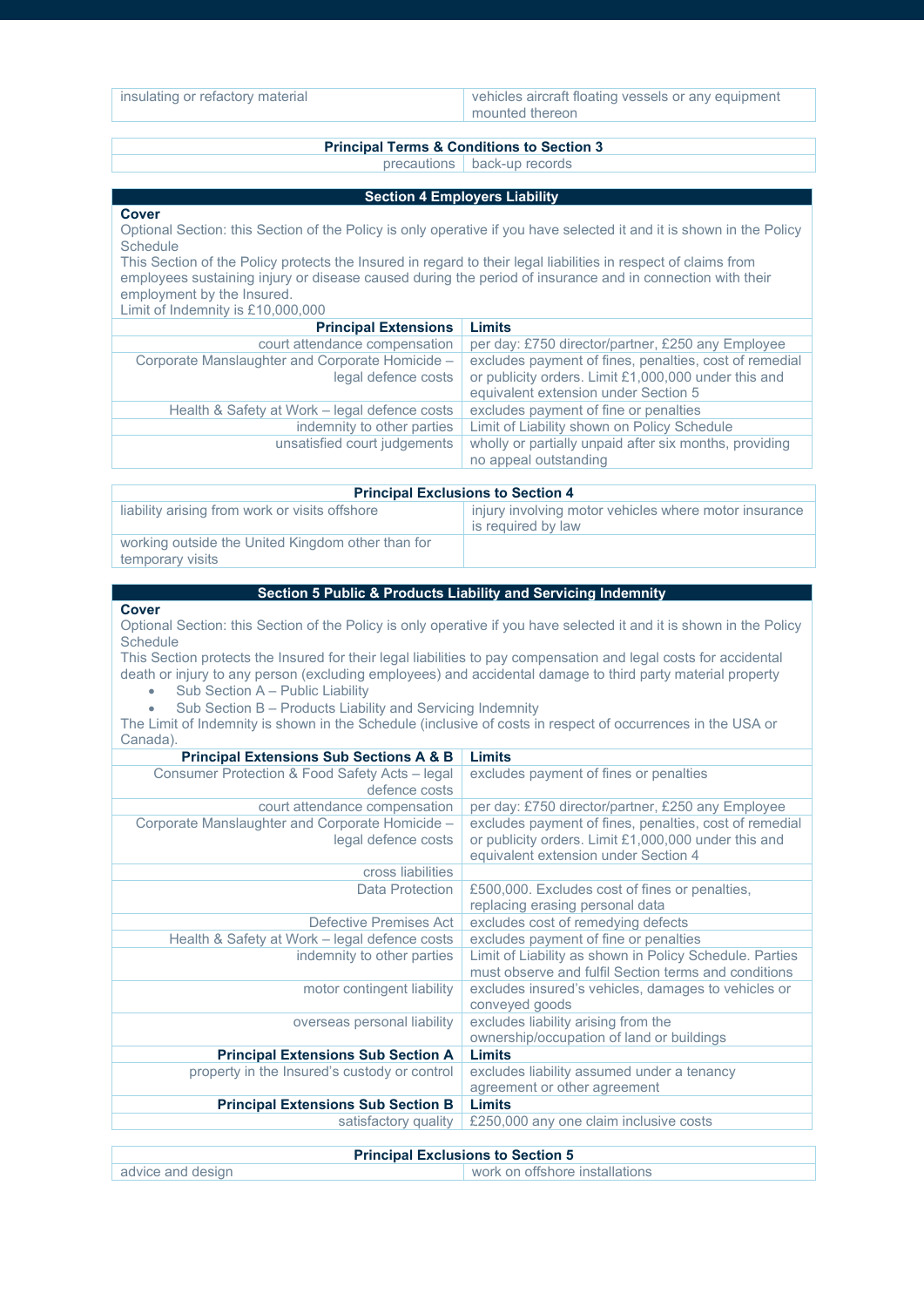| damage to goods supplied                                            | safety critical products |
|---------------------------------------------------------------------|--------------------------|
| safety critical products and exports to USA/Canada                  | overseas representation  |
| fines                                                               | financial loss           |
| Injury to Employees                                                 | healthcare               |
| mechanically propelled vehicles                                     | heat work away           |
| pollution or contamination: gradually occurring or in<br>USA/Canada | loss of information      |
| property in charge custody or control of the Insured                | asbestos                 |
| vessels or craft                                                    | silica                   |
|                                                                     |                          |

#### **Principal Terms & Conditions to Section 5**

| discharge of liability | hona fide subcontractors |
|------------------------|--------------------------|
| other insurances       |                          |
|                        |                          |

## **Section 6 Terrorism**

#### **Cover**

Optional Section: this Section of the Policy is only operative if you have selected it and it is shown in the Policy Schedule

This Section of the Policy provides cover for damage arising from acts of Terrorism in England, Scotland and Wales in respect of Section 1 – Property All Risks, Section 2 - Business Interruption and Section 3 - Computer All Risks items where operative

- Terrorism cover cannot be purchased selectively. If you require Terrorism cover it must apply to all your insured property.
- Cover will be limited to the Sums Insured that you have selected within Section 1 Property All
	- Risks, Section 2 Business Interruption and Section 3 Computer All Risks

| <b>Principal Exclusions to Section 6</b>                                            |                                                                                              |
|-------------------------------------------------------------------------------------|----------------------------------------------------------------------------------------------|
| computer virus or similar mechanism, hacking,<br>phishing, denial of service attack | riot or civil commotion                                                                      |
| property at a nuclear installation or nuclear reactor                               | war invasion act of foreign enemy hostilities (whether                                       |
| residential property insured in the name of a private<br>individual                 | war be declared or not) civil rebellion revolution<br>insurrection military or usurped power |

#### **Principal Terms & Conditions to Section 6**

| issue of Terrorism certificate/verification of Terrorism | all property/premises owned by/the responsibility of |
|----------------------------------------------------------|------------------------------------------------------|
| by Insurer and Pool Reinsurance Company                  | the Insured have been insured for Terrorism          |
|                                                          |                                                      |

## **Section 7 Road Risks**

#### **Cover**

This Section provides cover for loss or damage to an insured vehicle whilst away from your business premises, the level of cover is shown in the Schedule.

Cover is also provided for legal liability for bodily damage caused by an insured vehicle.

Indemnity Limits: Bodily Injury Unlimited. Property Damage £5,000,000

#### **Sub Section 1 – Accidental Damage Cover & Extensions Limits**<br> **CODITENSIONS CONTENSISTED**<br> **CONTENSISTED**<br> **CONTENSISTED** contract price lock replacement (motor vehicles) £50,000 any one claim  $loss of use (customers vehicles)$ motor vehicles held for sale  $\sqrt{210,000}$  any one vehicle new vehicle concession Insured's vehicles and customers' vehicles<br>vehicles with sub-contractors new vehicle replacement. £50,000 any one claim excludes loss/damage on contractors premises misfuelling £2.500 any one loss **Principal Exclusions to Sub-section 1 – Accidental Damage** computer mechanical electrical or electronic failures or breakdowns damage to tyres by punctures cuts bursts or by application of brakes loss of a Motor Vehicle resulting from deception by a purported purchaser or their agent loss of accessories of a motor cycle unless stolen with the motor cycle itself loss of an Unattended Motor Vehicle unless the Keys are removed and all doors windows and other openings have been securely closed and locked loss of market value following repair loss of use depreciation deterioration wear and tear vehicles which are goods carrying vehicles being used for hire or reward **Sub Section 2 – Liability to Third Parties Cover & Extensions Limits** indemnity to insured death/bodily injury and damage to property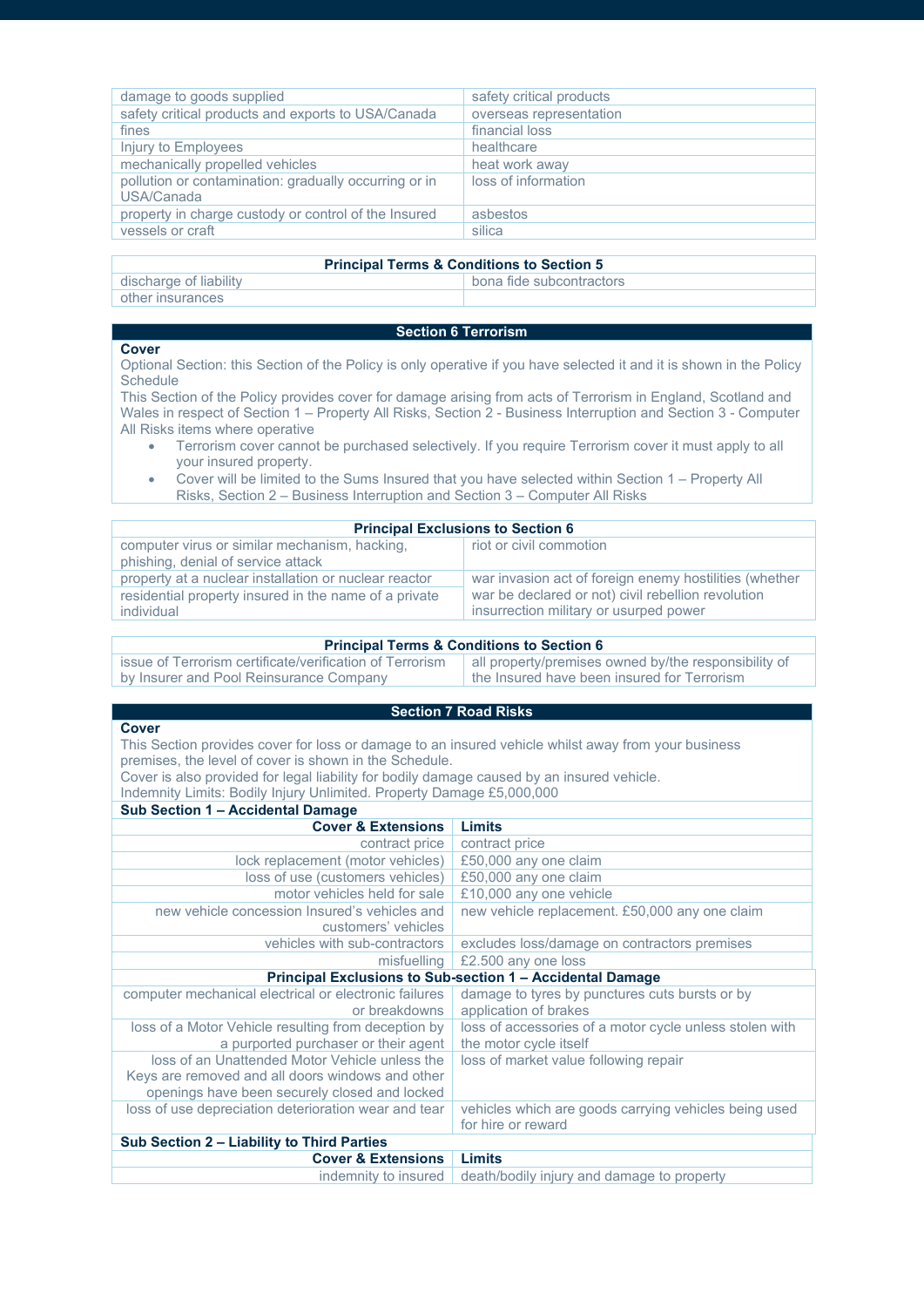| indemnity to other persons                                                                                          | provided that such person observe the terms of the                                                                 |  |
|---------------------------------------------------------------------------------------------------------------------|--------------------------------------------------------------------------------------------------------------------|--|
|                                                                                                                     | Policy                                                                                                             |  |
| cross liabilities                                                                                                   |                                                                                                                    |  |
| indemnity for trailers                                                                                              | the responsibility of the Insured, compulsory insurance                                                            |  |
|                                                                                                                     | only                                                                                                               |  |
| indemnity for contents of customers' vehicles                                                                       | legal liability. £250,000 commercial load. £5,000 all                                                              |  |
|                                                                                                                     | other contents                                                                                                     |  |
| indemnity for driving other vehicles                                                                                | legal liability. Insured/partner/director of the Insured.                                                          |  |
| court attendance compensation                                                                                       | per day: £750 director/partner, £250 any Employee                                                                  |  |
| medical expenses                                                                                                    |                                                                                                                    |  |
|                                                                                                                     | <b>Extensions to Sub-Section 2</b>                                                                                 |  |
|                                                                                                                     |                                                                                                                    |  |
| <b>Third Party Contingent Liability</b>                                                                             |                                                                                                                    |  |
| Sub Section 2 extends to indemnify the Insured in respect of                                                        |                                                                                                                    |  |
| a motor vehicle driven by or in charge of a sub-contractor to the Insured                                           |                                                                                                                    |  |
| $\bullet$                                                                                                           | a motor vehicle loaned or hired to a customer whilst the customers own vehicle in in the Insured's                 |  |
| possession                                                                                                          |                                                                                                                    |  |
|                                                                                                                     | Principal Exclusions to Sub-section 2 - Liability to Third Parties                                                 |  |
| death/bodily injury to a person employed by the                                                                     | damage to a Motor Vehicle/any property belonging                                                                   |  |
| insured / person claiming to be indemnified other                                                                   | to/held in trust by/in the custody of the Insured                                                                  |  |
| than where they are a passenger                                                                                     |                                                                                                                    |  |
| the loading or unloading of a Motor Vehicle beyond                                                                  | where there is other insurance in force covering the                                                               |  |
| the limits of the carriageway by any person other                                                                   | same liability                                                                                                     |  |
| than the driver or attendant of that vehicle                                                                        |                                                                                                                    |  |
| whilst the Motor Vehicle is within the precincts of an                                                              | the death/bodily injury to any person/damage to                                                                    |  |
| airport or aerodrome to which aircraft have access                                                                  | property directly or indirectly caused by Pollution or                                                             |  |
| or are housed                                                                                                       | Contamination                                                                                                      |  |
| costs or expense directly or indirectly connected                                                                   | goods carrying vehicles used for hire or reward                                                                    |  |
| with Terrorism except so far as is necessary to meet                                                                |                                                                                                                    |  |
| the requirements of the Road Traffic Acts                                                                           |                                                                                                                    |  |
| Sub Section 3 - Legal Costs                                                                                         |                                                                                                                    |  |
|                                                                                                                     | The Insurer will also pay any legal costs incurred with its written consent in respect of any event which is being |  |
| dealt with as a claim under Sub-Section 2 - Liability to Third Parties                                              |                                                                                                                    |  |
|                                                                                                                     |                                                                                                                    |  |
| Sub Section 4 - Emergency Treatment                                                                                 | The Insurer will pay for emergency treatment as required by the Road Traffic Acts arising out of the use of a      |  |
|                                                                                                                     |                                                                                                                    |  |
| Motor Vehicle                                                                                                       |                                                                                                                    |  |
| Sub Section 5 - Foreign Use                                                                                         |                                                                                                                    |  |
| In addition to providing cover within the Territorial Limits, in compliance with EU Directives, this Section        |                                                                                                                    |  |
| provides cover to meet the laws on compulsory insurance of motor vehicles in                                        |                                                                                                                    |  |
| a) any other country which is a member of the European Union and                                                    |                                                                                                                    |  |
|                                                                                                                     |                                                                                                                    |  |
|                                                                                                                     | b) any country which the Commission of the European Communities is satisfied has made arrangements to              |  |
| meet                                                                                                                |                                                                                                                    |  |
| the requirements of Article 7 (2) of EC Directive 72/166/EC relating to civil liabilities arising out of the use of |                                                                                                                    |  |
| motor vehicles                                                                                                      |                                                                                                                    |  |
| Sub Section 6 - Unauthorised Use                                                                                    |                                                                                                                    |  |
|                                                                                                                     | Indemnity will be provided in the event that any person other than an authorised driver uses a Motor Vehicle       |  |
| without authority provided that the Insured has not been party to such unauthorised use                             |                                                                                                                    |  |
| Sub Section 7 - Car Sharing                                                                                         |                                                                                                                    |  |
|                                                                                                                     | In respect of Sub Section 1 and 2, receipt of financial contributions in respect of the carriage of passengers on  |  |
| a journey in a vehicle as part of a car-sharing arrangement for social or other similar purposes will not be        |                                                                                                                    |  |
| deemed to constitute the carriage of passengers for hire or reward provided                                         |                                                                                                                    |  |
| a) passengers are not being carried in the course of a business carrying passengers                                 |                                                                                                                    |  |
| b) total contributions received for the journey concerned do not involve an element of profit                       |                                                                                                                    |  |
|                                                                                                                     |                                                                                                                    |  |
|                                                                                                                     | <b>Principal Exclusions to Section 7</b>                                                                           |  |
|                                                                                                                     |                                                                                                                    |  |
| driven or in charge of the insured where a valid<br>licence is not held / where the terms and conditions of         | losses where a vehicle is being used other than in<br>accordance with the terms of the certificate of motor        |  |
| the licence are not met.                                                                                            | insurance                                                                                                          |  |
|                                                                                                                     |                                                                                                                    |  |
| loss, damage or injury caused in, or about your                                                                     | being driven in an unsafe or unroadworthy condition                                                                |  |
| premises unless required by the Road Traffic Acts                                                                   |                                                                                                                    |  |
| participation in racing of any description                                                                          |                                                                                                                    |  |
|                                                                                                                     |                                                                                                                    |  |
|                                                                                                                     | <b>Conditions to Section 7</b>                                                                                     |  |
| reasonable precautions: maintain vehicles &                                                                         | Repayment to Insurer all sums that have been paid                                                                  |  |
| safeguard from loss or damage                                                                                       | solely because of a law of a country / paid under                                                                  |  |
| Insurer access at all reasonable times                                                                              | agreement with Motor Insurers Bureau<br>Compliance with requirements of the Motor Insurers                         |  |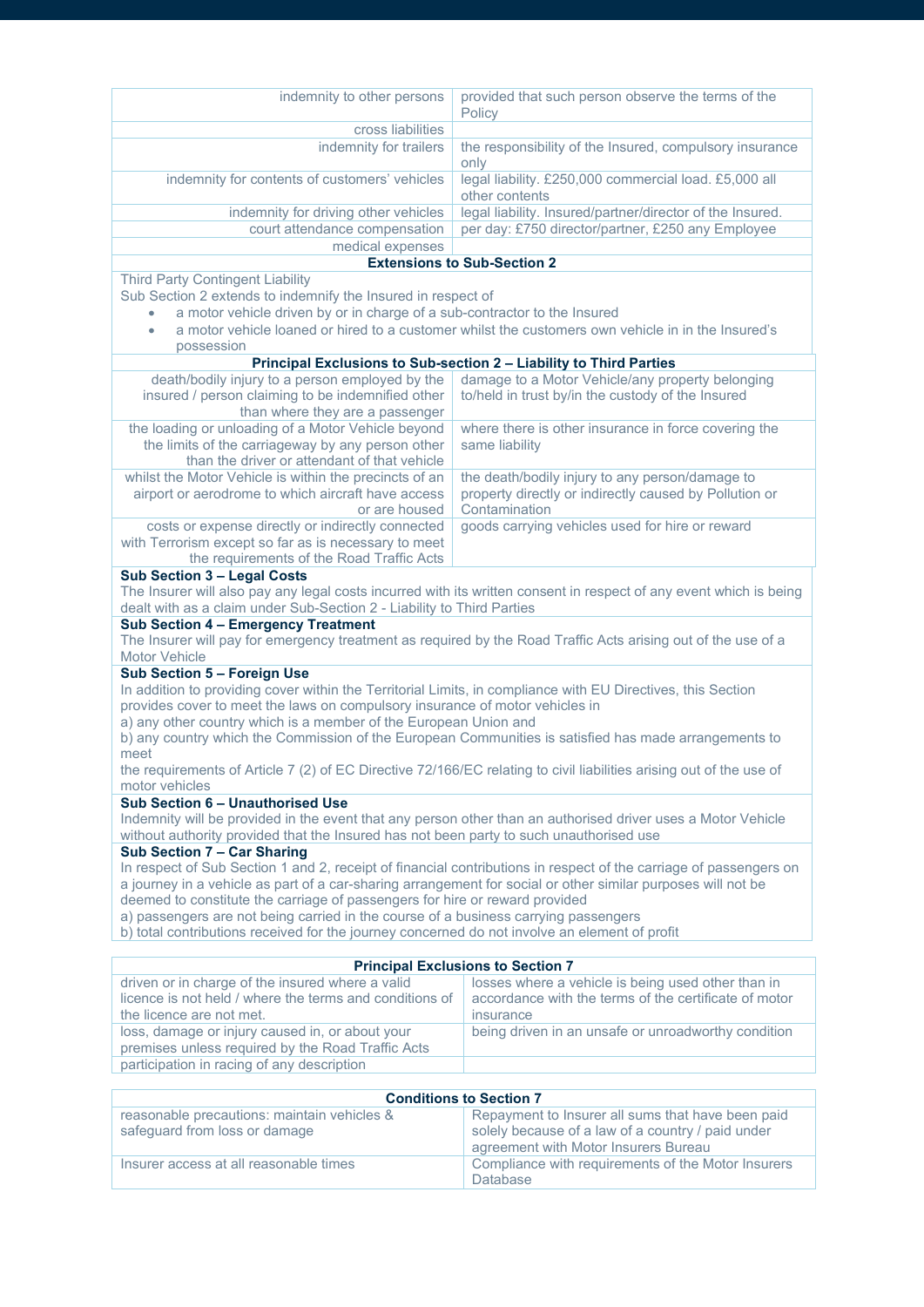## **Section 8 Commercial Legal Expenses**

#### **Cover**

This Section of the Policy protects the Insured in regard to legal costs & expenses and employment compensation awards as described in Section 8

Also included is access to a range of useful helplines and a Business legal services website, which allows you to create many online documents, which can help your business

| <b>Principal Extensions</b>             | Limits                          |
|-----------------------------------------|---------------------------------|
| Employment                              | £100,000                        |
| <b>Employment Compensation Awards</b>   | £100,000 (£1,000,000 aggregate) |
| <b>Employment Restrictive Covenants</b> | £100,000                        |
| <b>Tax Disputes</b>                     | £100,000                        |
| Property                                | £100,000                        |
| Compliance & Regulation                 | £100,000                        |
| <b>Statutory Licence Appeals</b>        | £100,000                        |
| Loss of Earnings                        | £100,000                        |
| Personal Injury                         | £100,000                        |
| <b>Executive Suite</b>                  | £100,000                        |
| <b>Contract &amp; Debt Recovery</b>     | £100,000                        |
| <b>Crisis Communication</b>             | £25,000                         |
| <b>Helplines</b>                        |                                 |
| Legal & Tax Advice Helpline             |                                 |
| Redundancy Assistance Helpline          |                                 |
| <b>Executive Suite Identity Theft</b>   |                                 |
| <b>Crisis Communication</b>             |                                 |
| <b>Counselling Assistance</b>           |                                 |
| <b>Business Legal Services Website</b>  |                                 |

#### **Principal Exclusions to Section 8**

it must always be more likely than not that your claim will be successful.

unless there is a conflict of interest we will choose an appointed advisor until proceedings need to be issued or in any claim dealt with by an Employment Tribunal. costs that exceed the sum we would have agreed to pay a solicitor on our panel, if the insured chooses to use their own representative

you must report your claim during the period of insurance and as soon as you become aware of the circumstances that could lead to a claim. legal costs, expenses or compensation awards incurred before we accept a claim.

| <b>General Policy Exclusions</b>               |                                             |  |
|------------------------------------------------|---------------------------------------------|--|
| war and allied risks/dispossession/radioactive | punitive and other non-compensatory damages |  |
| contamination                                  |                                             |  |
| civil commotion in Northern Ireland            | date recognition                            |  |
| terrorism (property and business interruption) | marine policies                             |  |
| terrorism (liability)                          | computer virus                              |  |
| $cyber - third party$                          | illegal deliberate and criminal acts        |  |
| communicable disease                           |                                             |  |

| <b>General Policy Conditions</b>        |                       |
|-----------------------------------------|-----------------------|
| misrepresentation and fair presentation | observance of terms   |
| fraud                                   | legal representatives |
| reasonable care                         | subject to survey     |
| alteration                              | limit of indemnity    |
| payment of premium                      | third party rights    |
| cancellation, by Insured and Insurer    | assignment            |
| claims - action by Insured              | insureds contribution |
| claims - rights of Insurer              | abuse                 |
| conditions                              | sanctions             |
| contribution                            | subrogation           |
| arbitration                             | jurisdiction          |
| claims co-operation                     | premium adjustment    |
| policy interpretation                   | unoccupied buildings  |
| motor insurance database                |                       |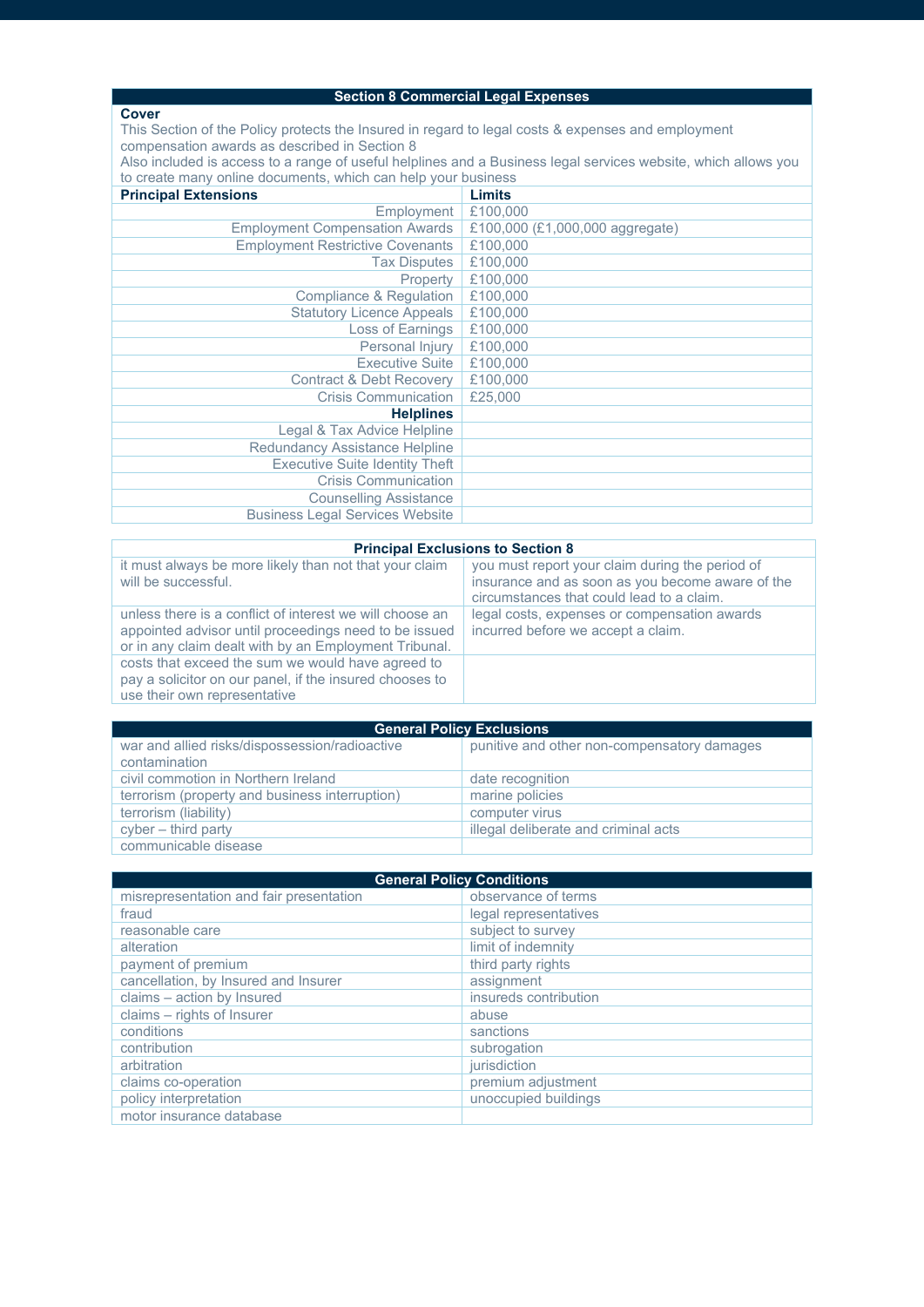#### **How do I make a claim?**

If you need to notify a potential claim under Section 1 Property All Risks, Section 2 Business Interruption, Section 6 Terrorism & Section 7 Road Risks please immediately contact the Claims Helpline on 01732 520273. Please quote your Policy Number and code UNIUW

If you need to notify a potential claim under Section 4 Employers Liability or Section 5 Public & Products Liability please immediately contact the Claims Helpline on 0800 587 8388. Please quote your Unicorn policy number.

If you need to notify a potential claim under Section 3 Equipment Breakdown please immediately report your claim to Claims Department, HSB Engineering Insurance Limited, Chancery Place, 50 Brown Street, Manchester M2 2JT Telephone: +44 (0) 330 100 3432 (Calls to this number are charged at the same standard landline rate as calls to 01 or 02 numbers.)<br>Email: new.loss@hsbeil.co

[new.loss@hsbeil.com](mailto:new.loss@hsbeil.com)

If you need to notify a potential claim under Section 8 Commercial Legal Expenses, a claim form can be downloaded at www.arag.co.uk/newclaims or requested by telephoning ARAG on 0330 303 1955 between 9am and 5pm weekdays (except bank holidays).

#### **How do I complain?**

If you have a complaint about the service you have received from your Broker Intermediary or Agent please contact their Complaints Department and they will investigate your complaint accordingly. They will supply a copy of their complaints procedure when contacting them.

If they are unable to resolve your complaint you may refer your complaint to the Financial Ombudsman Service

Should you be unhappy with the service provided by Unicorn Underwriting Limited please contact us by phone on +44 (0)20 7444 9555 or write to us at The Compliance Officer, Unicorn Underwriting Limited, 22 Bishopsgate, London EC2N 4BQ

E-mail[: complaints@unicornuw.com](mailto:complaints@unicornuw.com)

Please quote the Policy Number in all correspondence

Should you be unhappy with the service provided under Section 7 Commercial Legal Expenses please contact ARAG on 0117 917 1561 (hours of operation are 9am-5pm, Mondays to Fridays excluding bank holidays. For our mutual protection and training purposes, calls may be recorded) or write to them at ARAG plc, 9 Whiteladies Road, Clifton, Bristol, BS8 1NN.

E-mail[: customerrelations@arag.co.uk](mailto:customerrelations@arag.co.uk)

If we cannot resolve your complaint you may be able to refer your complaint to the Financial Ombudsman Service

The address is: Financial Ombudsman Service, Exchange Tower, London E14 9SR

Telephone: **0800 023 4567** or **0300 123 9 123** (from mobile or non BT lines)

E-mail[: complaint.info@financial-ombudsman.org.uk](mailto:complaint.info@financial-ombudsman.org.uk) Website[: www.financial-ombudsman.org.uk](http://www.financial-ombudsman.org.uk/)

Making a complaint will not affect your right to take legal action

#### **Details about our Regulator**

Unicorn Underwriting Limited is authorised and regulated by the Financial Conduct Authority FRN474137.

#### **Compensation**

If we are unable to meet our liabilities to policyholders, you may be able to claim compensation from the Financial Services Compensation Scheme. The level of compensation differs depending on the type of cover:

| Compulsory Insurance | Non-compulsory Insurance |
|----------------------|--------------------------|
| 100% of the claim    | 90% of the claim         |

Further information can be obtained from: Financial Services Compensation Scheme, PO Box 300, Mitcheldean, GL17 1DY Telephone 0800 678 1100 or 020 7741 4100 enquiries@fscs.org.uk www.fscs.org.uk